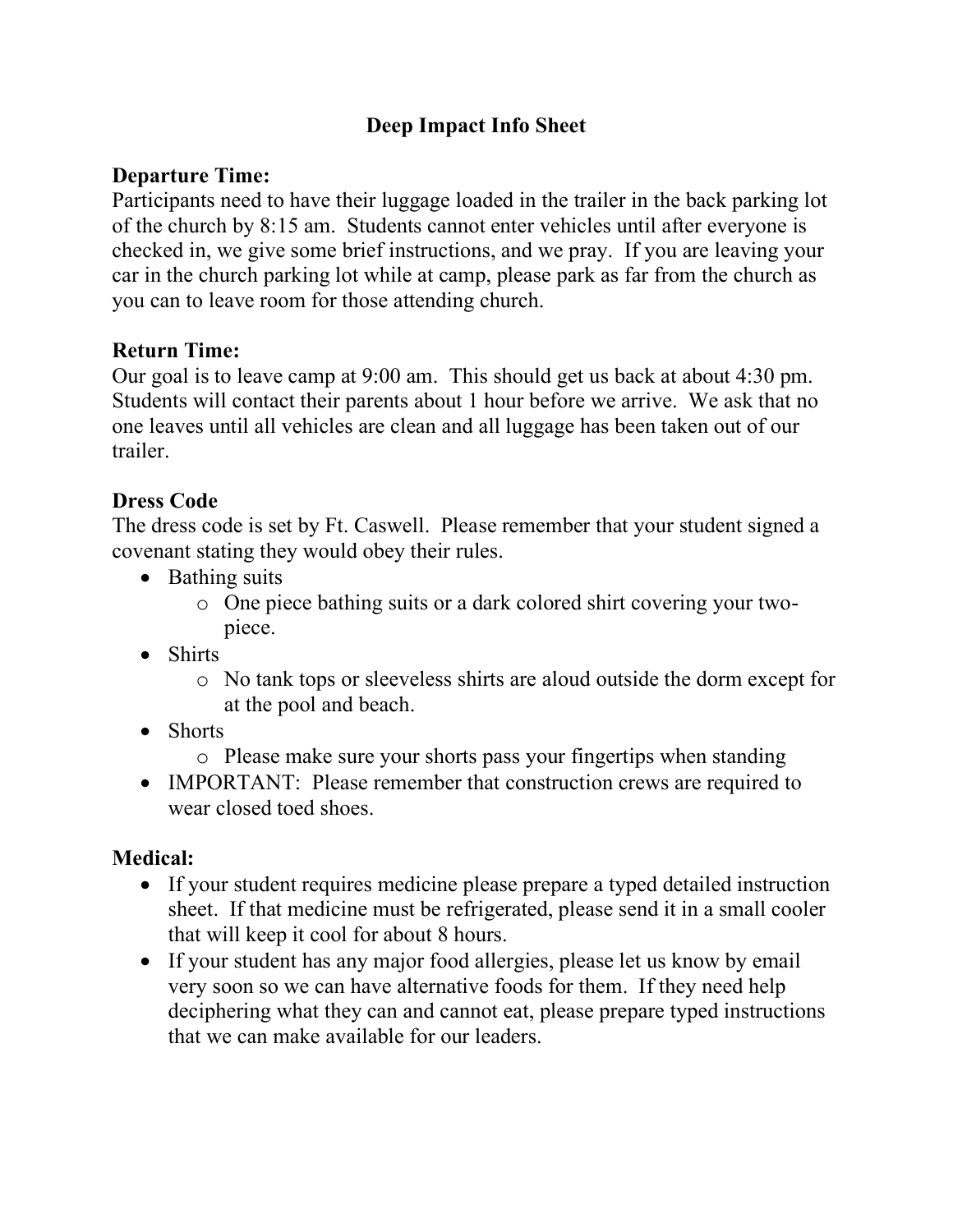## **Packing List**

- Bible and whatever students use for notes
	- o Cell phones are not allowed during service

# • **WATER BOTTLE**

- o Every participant needs to bring a reusable bottle for water with their name on it. There will be plenty of water available but no cups.
- Money
	- o Participants will need money for two fast food meals.
	- o In addition to these meals, there is an ice cream shop and a camp store that students may want to purchase Caswell gear from.
- Two towels (shower and pool)
- Soap, shampoo, conditioner, and whatever else you use to not smell to bad!
- Deodorant (PLEASE)
- Bedding (Sheets and blanket for a twin mattress or a sleeping bag) o (Some adults may have larger beds)
- Pillow
- Bathing Suits
	- o Appropriate clothes for your ministry site. Students can wear bathing suits for beach sites.
- Sun Tan Lotion
	- o PLEASE MAKE SURE YOUR KID HAS SUNTAN LOTION AND WEARS IT!!!
- Aloe
- Technology
	- o Phones are allowed but we ask that no laptops, tablets, or other valuable electronics be left at home.
- Additional things your students may want to bring:
	- o Football, frisbee, cards, games, or any other fun group activity.
	- o Snacks (we will stop at Walmart on the way for those that want to purchase snacks).

## **Not Allowed:**

- Fireworks, smoke bomb, or other explosive/flammable items.
- Pocket knives (they are allowed on construction sites but nowhere else).
- Pranks.

## **Contact Information**